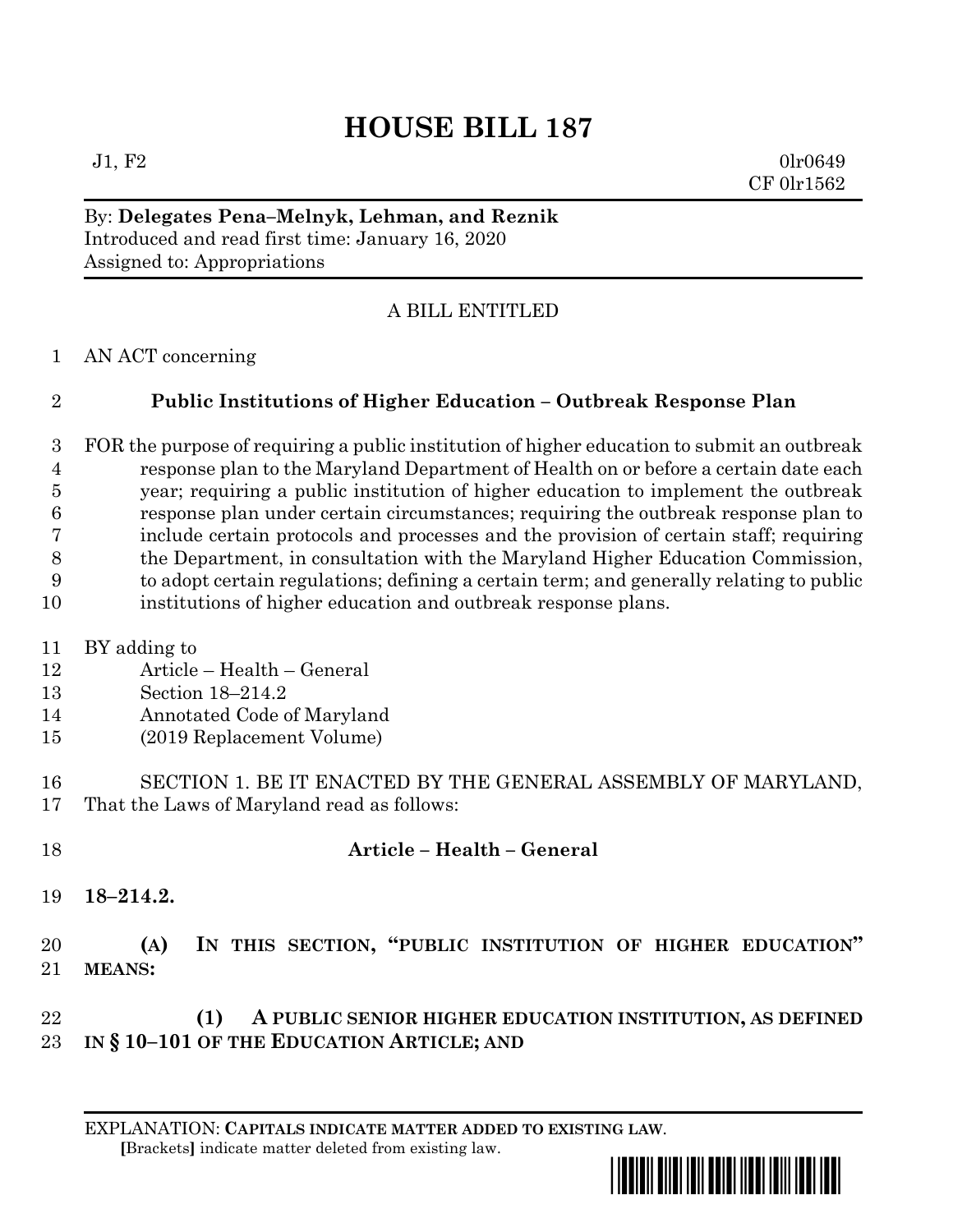**HOUSE BILL 187**

**(2) A COMMUNITY COLLEGE.**

 **(B) (1) ON OR BEFORE AUGUST 1 EACH YEAR, BEGINNING IN 2021, EACH PUBLIC INSTITUTION OF HIGHER EDUCATION SHALL SUBMIT AN OUTBREAK RESPONSE PLAN TO THE DEPARTMENT.**

 **(2) IF THERE IS AN OUTBREAK OF A LIFE–THREATENING CONTAGIOUS DISEASE OR SIMILAR HEALTH EMERGENCY AT A PUBLIC INSTITUTION OF HIGHER EDUCATION, THE PUBLIC INSTITUTION OF HIGHER EDUCATION SHALL IMPLEMENT THE OUTBREAK RESPONSE PLAN REQUIRED UNDER PARAGRAPH (1) OF THIS SUBSECTION.**

 **(C) THE OUTBREAK RESPONSE PLAN REQUIRED UNDER SUBSECTION (B) OF THIS SECTION SHALL BE CUSTOMIZED TO THE PUBLIC INSTITUTION OF HIGHER EDUCATION AND INCLUDE:**

 **(1) A PROTOCOL FOR ISOLATING AND COHORTING INFECTED INDIVIDUALS UNTIL A HEALTH CARE PROVIDER DETERMINES THAT THE ISOLATED INDIVIDUAL IS NO LONGER A THREAT TO THE STUDENTS, FACULTY, AND STAFF OF THE PUBLIC INSTITUTION OF HIGHER EDUCATION;**

 **(2) A PROCESS FOR EXPEDIENTLY NOTIFYING STUDENTS, FAMILIES OF STUDENTS, FACULTY, AND STAFF OF:**

 **(I) THE OUTBREAK OF A LIFE–THREATENING CONTAGIOUS DISEASE OR SIMILAR HEALTH EMERGENCY;**

 **(II) SUBPOPULATIONS THAT ARE AT HIGH RISK OF SEVERE COMPLICATIONS FROM THE LIFE–THREATENING CONTAGIOUS DISEASE OR SIMILAR HEALTH EMERGENCY;**

 **(III) GUIDANCE ON HOW STUDENTS, FAMILIES OF STUDENTS, FACULTY, AND STAFF CAN TAKE REASONABLE PROTECTIVE MEASURES; AND**

 **(IV) INFORMATION ON THE AVAILABILITY OF LABORATORY TESTING FOR STUDENTS, FACULTY, AND STAFF;**

 **(3) PROCESSES FOR IMPLEMENTING EVIDENCE–BASED OUTBREAK RESPONSE MEASURES;**

 **(4) THE PROVISION OF STAFF TO SUCCESSFULLY IMPLEMENT THE OUTBREAK RESPONSE PLAN DURING AN OUTBREAK OF A LIFE–THREATENING CONTAGIOUS DISEASE OR A SIMILAR HEALTH EMERGENCY AT THE PUBLIC**